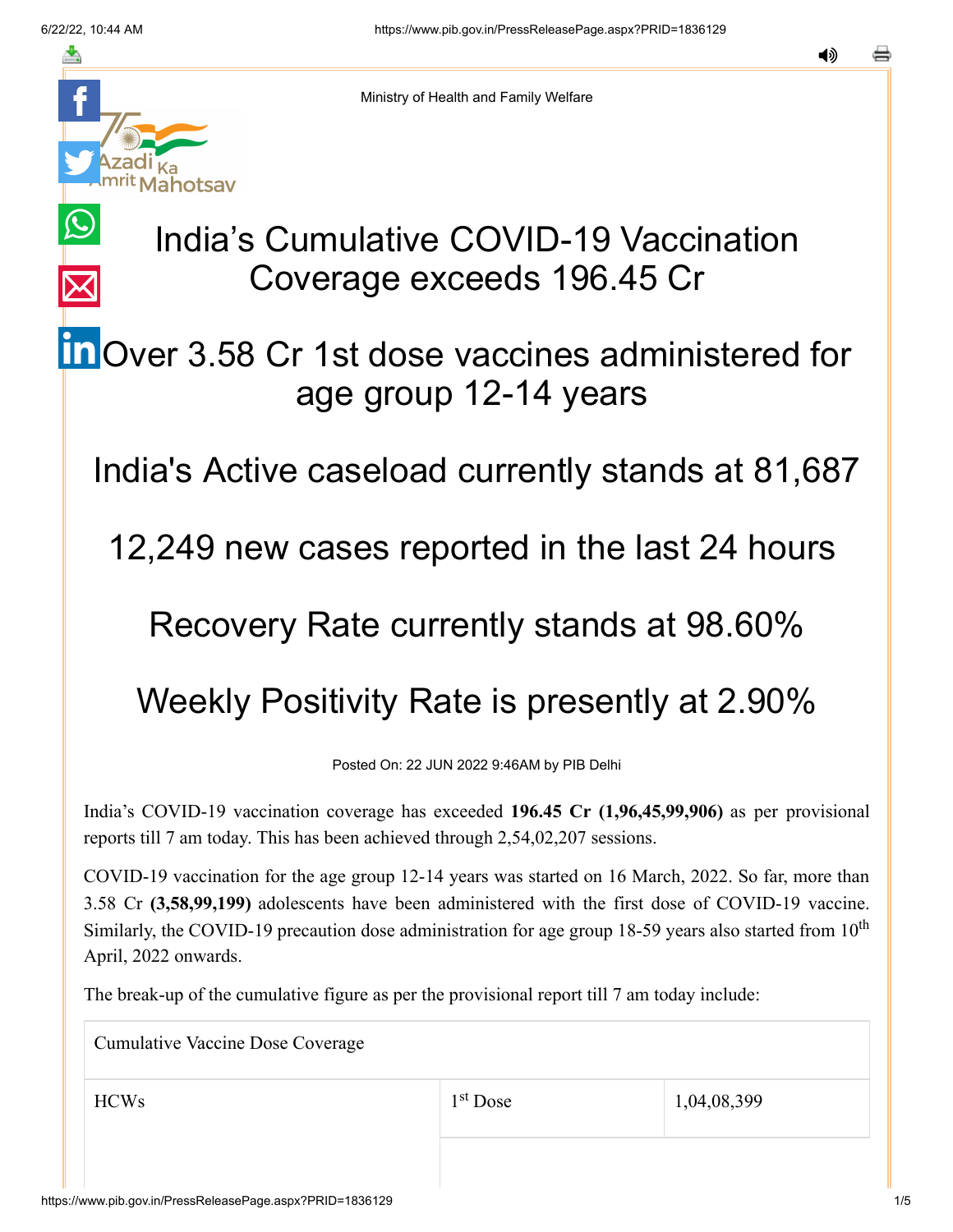|                        | $2nd$ Dose             | 1,00,57,544  |
|------------------------|------------------------|--------------|
|                        | <b>Precaution Dose</b> | 55,56,128    |
| <b>FLWs</b>            | 1 <sup>st</sup> Dose   | 1,84,22,351  |
|                        | $2nd$ Dose             | 1,76,14,066  |
|                        | <b>Precaution Dose</b> | 97,23,549    |
| Rege Group 12-14 years | $1st$ Dose             | 3,58,99,199  |
|                        | $2nd$ Dose             | 2,15,19,734  |
| Age Group 15-18 years  | $1st$ Dose             | 6,01,60,299  |
|                        | $2nd$ Dose             | 4,79,37,456  |
| Age Group 18-44 years  | 1 <sup>st</sup> Dose   | 55,79,54,953 |
|                        | $2nd$ Dose             | 49,85,53,296 |
|                        | <b>Precaution Dose</b> | 21,55,538    |
| Age Group 45-59 years  | 1 <sup>st</sup> Dose   | 20,33,95,441 |
|                        | $2nd$ Dose             | 19,28,09,837 |
|                        | <b>Precaution Dose</b> | 21,62,534    |
| Over 60 years          | 1 <sup>st</sup> Dose   | 12,72,13,654 |
|                        | $2nd$ Dose             | 12,03,90,565 |
|                        | <b>Precaution Dose</b> | 2,26,65,363  |
| <b>Precaution Dose</b> |                        | 4,22,63,112  |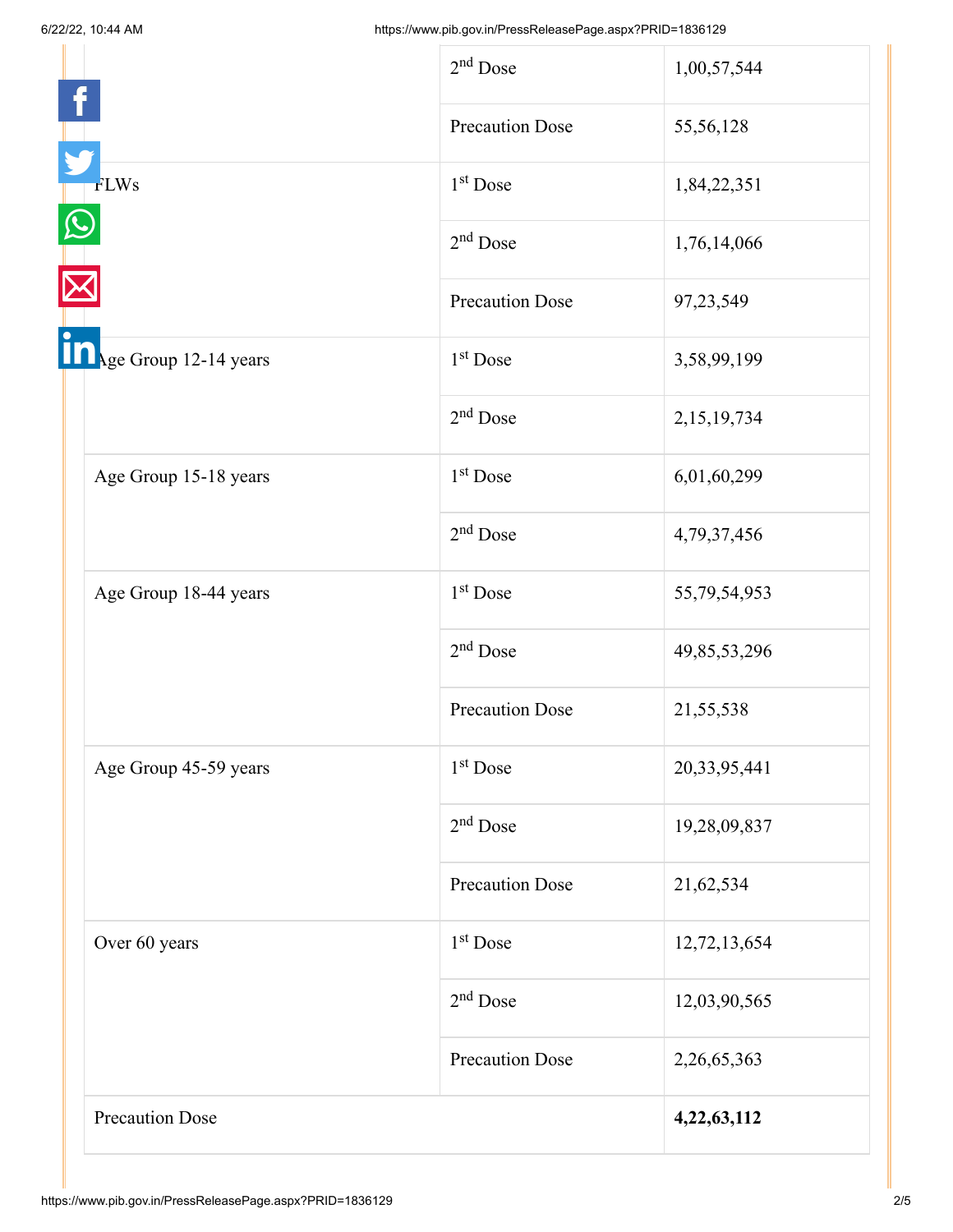

Consequently, India's recovery rate stands at **98.60%. 9,862** patients have recovered in the last 24 hours and the cumulative tally of recovered patients (since the beginning of the pandemic) is now at **4,27,25,055.**

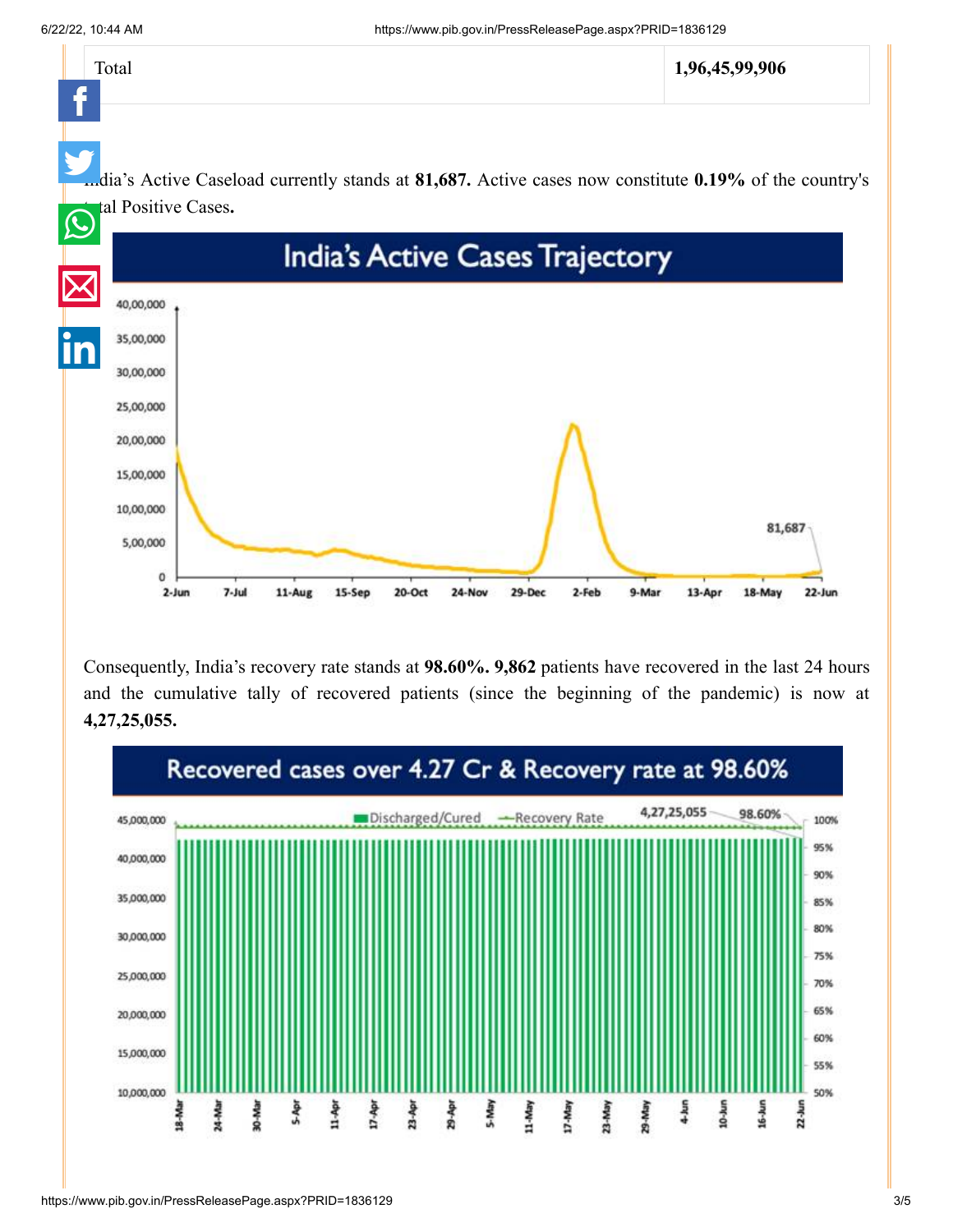**12,249 new cases** were reported in the last 24 hours.

#### f More than 12K New Cases reported in last 24 hrs



The last 24 hours saw a total of **3,10,623** COVID-19 tests being conducted. India has so far conducted over **85.88 Cr (85,88,36,977)** cumulative tests.

**Weekly Positivity Rate** in the country currently **stands at 2.90%** and the **Daily Positivity rate is reported to be 3.94%.**



**MV/AL**